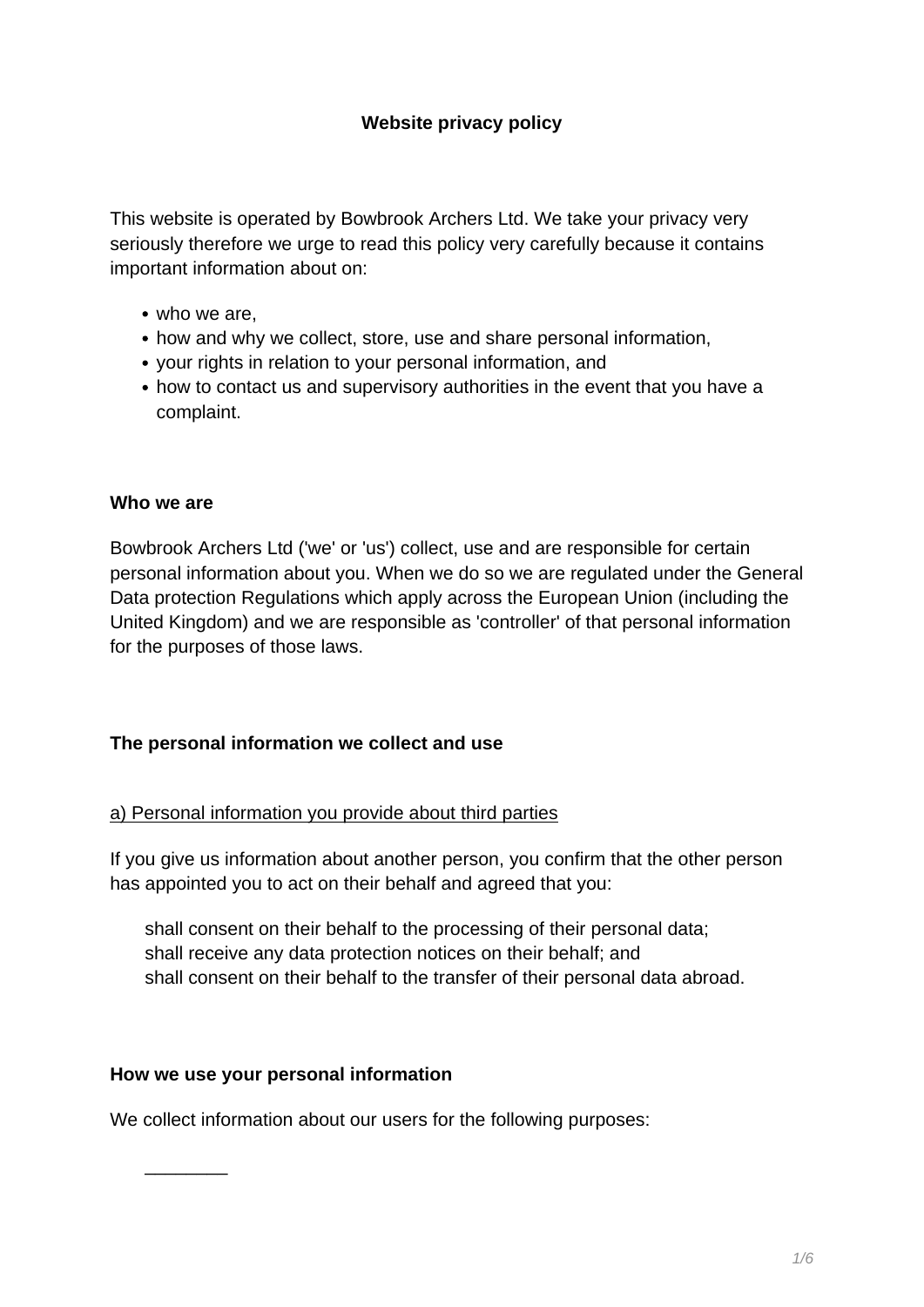# **Who your information may be shared with**

We may share your information with:

Law enforcement agencies in connection with any investigation to help prevent unlawful activity

We will not share you personal information with any other 3rd parties.

#### **Marketing**

We would like to send you information about products, services, offers, competitions and our business which may be of interest to you. Such information could be sent by post, email, telephone, text message or automated call.

We will ask whether you would like us to send you marketing messages on the first occasion that you provide any relevant contact information (i.e. on purchase, signing up to a newsletter, entering a competition etc). If you do opt in to receive such marketing from us you can opt out at any time (see 'What rights do you have?' below for further information). If you have any queries about how to opt out, or if you are receiving messages you do not want you can contact us using the details provided below.

#### **Whether personal information has to be provided by you, and if so why**

The provision of the following information is required from you:

Name, email address, age (if you are a junior) and telephone number.

This is to enable us to do the following:

To help us to answer you enquiry and to help us to organise archery events that you may wish to enter.

We will inform you at the point of collecting information from you, whether you are required to provide the information to us.

#### **How long your personal information will be kept**

We will hold your personal information for the following periods: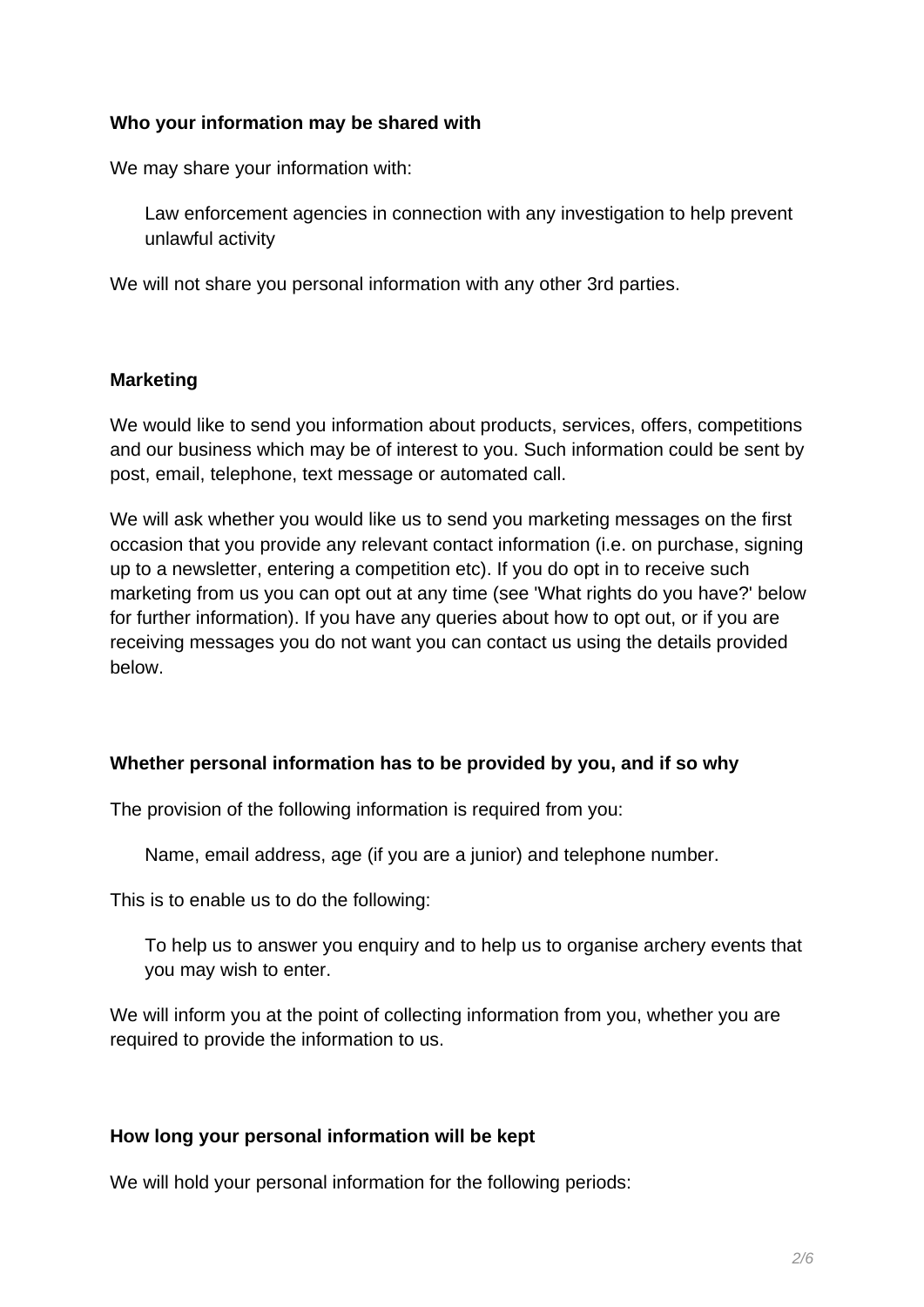These periods are no longer than necessary in each case.

### **Reasons we can collect and use your personal information**

We rely on the following as the lawful basis on which we collect and use your personal information:

contract

\_\_\_\_\_\_\_\_

legitimate interests

The legitimate interests relied upon are as follows:

Archery club membership, archery coaching and archery events.

# **Keeping your information secure**

We have appropriate security measures in place to prevent personal information from being accidentally lost, or used or accessed in an unauthorised way. We limit access to your personal information to those who have a genuine business need to know it. Those processing your information will do so only in an authorised manner and are subject to a duty of confidentiality.

We will also use technological and organisation measures to keep your information secure.

We also have procedures in place to deal with any suspected data security breach. We will notify you and any applicable regulator of a suspected data security breach where we are legally required to do so.

Indeed, while we will use all reasonable efforts to secure your personal data, in using the site you acknowledge that the use of the internet is not entirely secure and for this reason we cannot guarantee the security or integrity of any personal data that are transferred from you or to you via the internet. If you have any particular concerns about your information, please contact us using the details below.

# **Transfers of your information out of the EEA**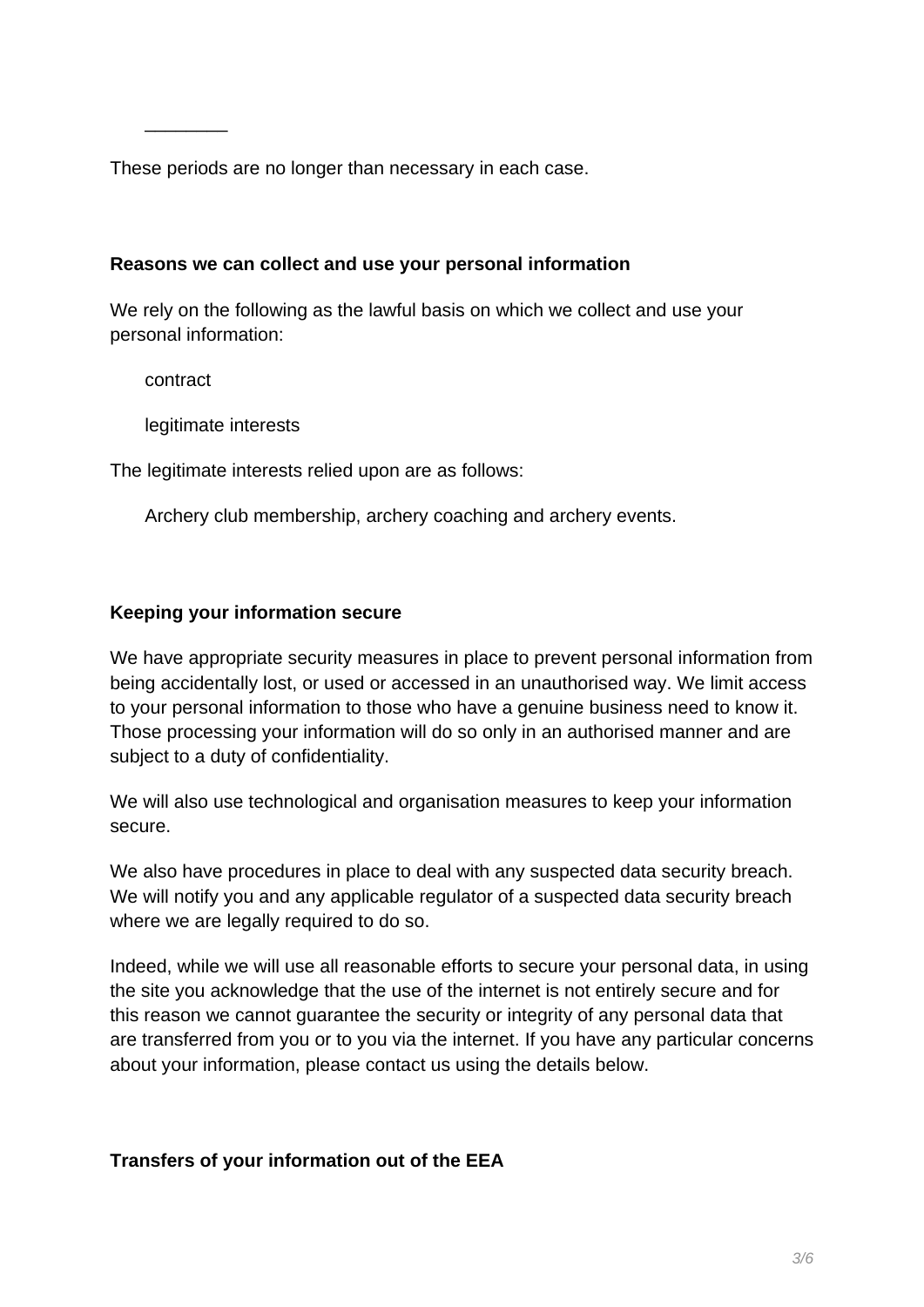We will not transfer your personal information outside of the EEA at any time.

# **What rights do you have?**

Under the General Data Protection Regulation you have a number of important rights free of charge. In summary, those include rights to:

- fair processing of information and transparency over how we use your use personal information
- access to your personal information and to certain other supplementary information that this Privacy Notice is already designed to address
- require us to correct any mistakes in your information which we hold
- require the erasure of personal information concerning you in certain situations
- receive the personal information concerning you which you have provided to us, in a structured, commonly used and machine-readable format and have the right to transmit those data to a third party in certain situations
- object at any time to processing of personal information concerning you for direct marketing
- object to decisions being taken by automated means which produce legal effects concerning you or similarly significantly affect you
- object in certain other situations to our continued processing of your personal information
- otherwise restrict our processing of your personal information in certain circumstances
- claim compensation for damages caused by our breach of any data protection laws

For further information on each of those rights, including the circumstances in which they apply, see the Guidance from the UK Information Commissioner's Office (ICO) on individual's rights under the General Data Protection Regulations (http://ico.org.uk/for-organisations/guide-to-the-general-data-protection-regulation-gd pr/individual-rights/)

If you would like to exercise any of these rights please:

- email, call or write to us
- let us have enough information to identify you
- let us have proof of your identity (a copy of your driving license, passport or a recent credit card/utility bill)
- let us know the information to which your request relates

From time to time we may also have other methods to unsubscribe (opt-out) from any direct marketing including for example, unsubscribe buttons or web links. If such are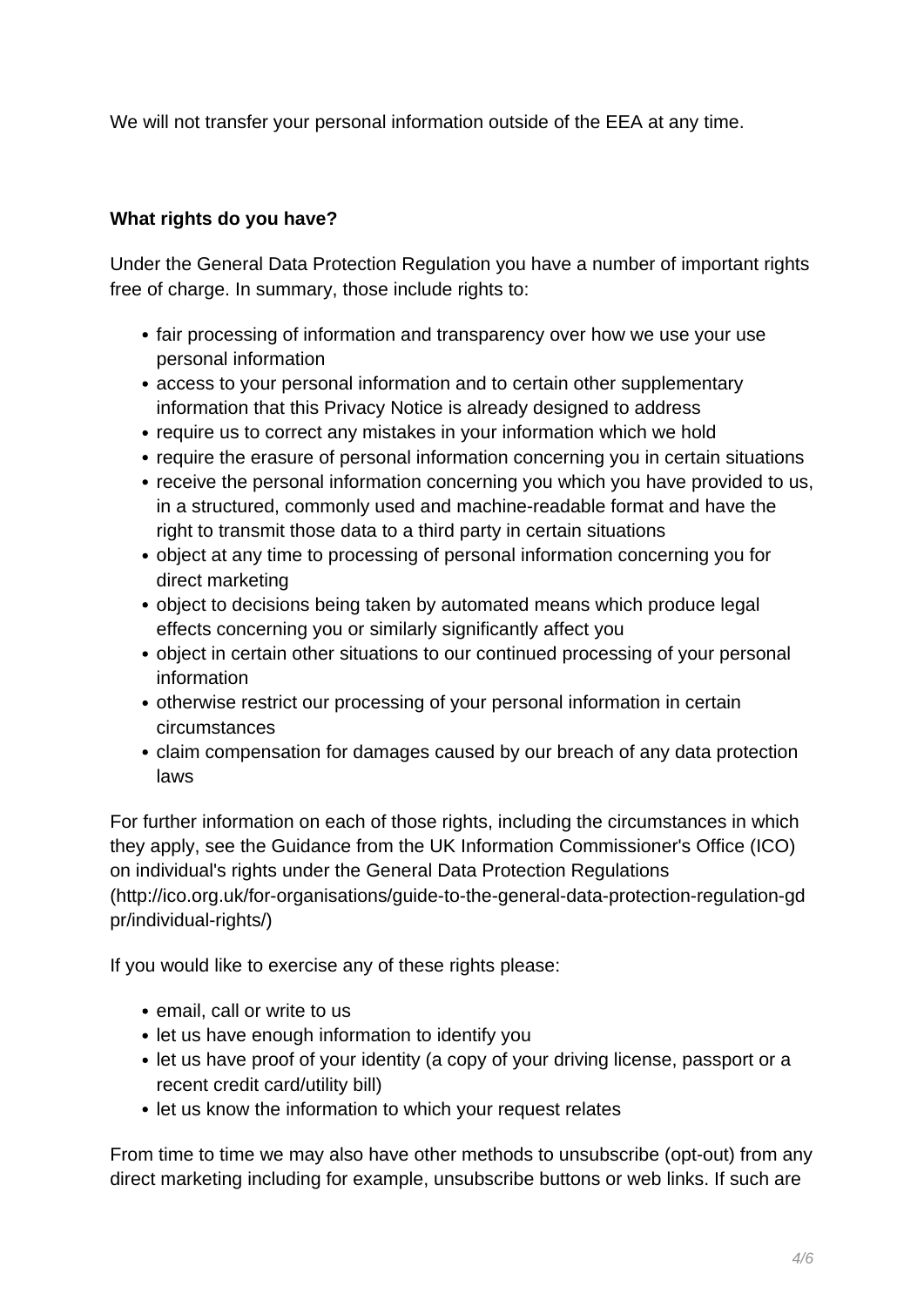offered, please note that there may be some period after selecting to unsubscribe in which marketing may still be received while your request is being processed.

# **How to complain**

We hope that we can resolve any query or concern you raise about our use of your information.

The General Data Protection Regulation also gives you right to lodge a complaint with a supervisory authority, in particular in the European Union (or European Economic Area) state where you work, normally live or where any alleged infringement of data protection laws occurred. The supervisory authority in the UK is the Information Commissioner who may be contacted at https://ico.org.uk/concerns/ or telephone: 0303 123 1113.

# **Changes to the privacy policy**

This privacy policy was published on 20/08/2020 and last updated on 20/08/2020.

We may change this privacy policy from time to time. You should check this policy occasionally to ensure you are aware of the most recent version that will apply each time you access this website. We will also attempt to notify users of any changes by:

Via email

# **Contacting us**

If you have any questions about this policy or the information we hold about you, please contact us by:

```
e-mail: bowbrookwebsite@gmail.com
```
post:

International House, 6 Market Street, Oakengates, TF2 6EF

or

telephone: 07540256061